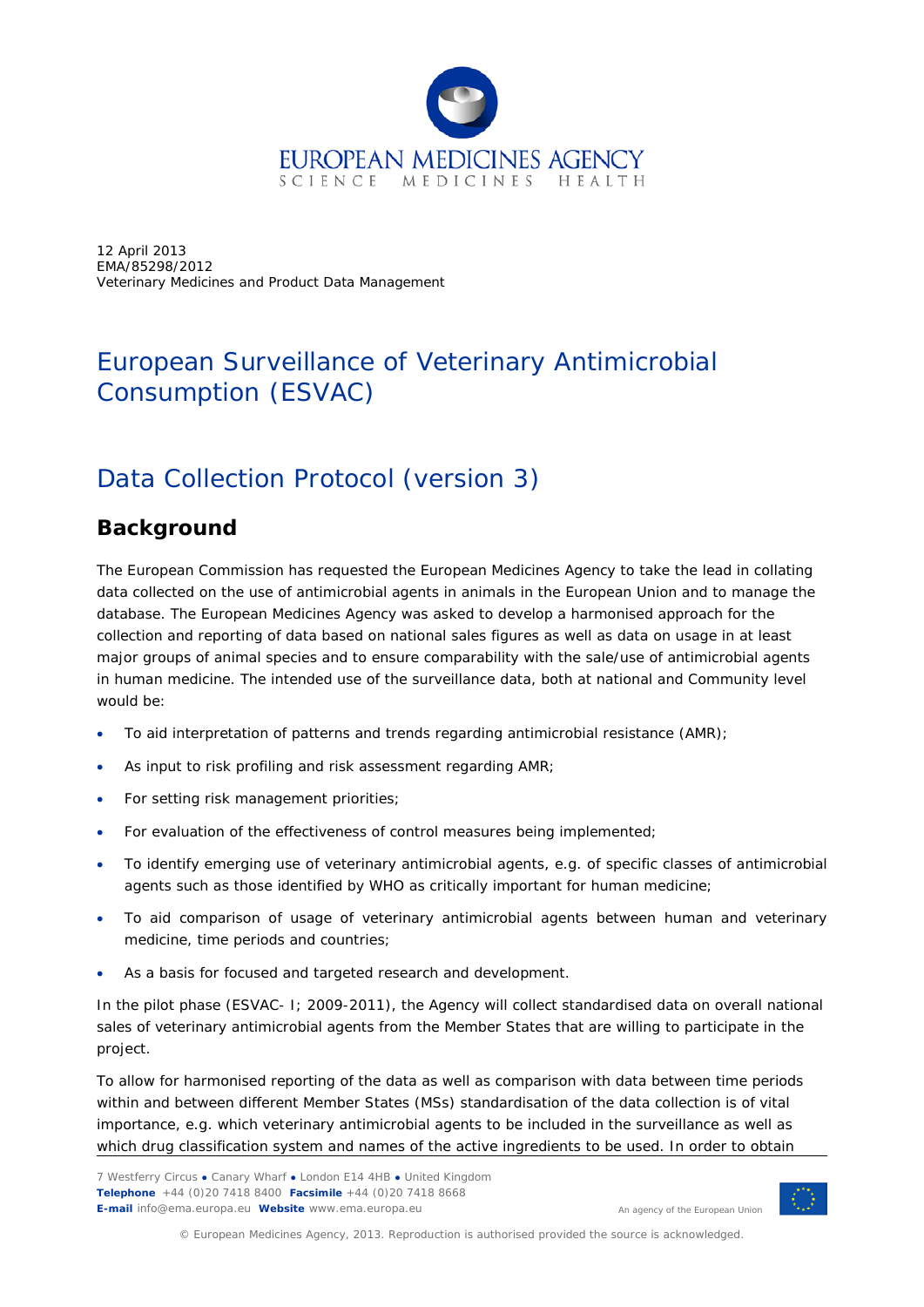reliable and harmonised data in the ESVAC database and protocol (ESVAC Data Collection Protocol) and a standardised data collection form (ESVAC Data Collection Form – see Special Topics/Antimicrobial Resistance on the Agency's web pages) for the collection of data at national level have been developed, including which veterinary antimicrobial agents to be included in the ESVAC data. The ESVAC Data Collection Protocol and the ESVAC Data Collection Form have been developed together with the Technical Consultative Group on Monitoring of Sales of Veterinary Antimicrobial Agents (TCG) (Terms of reference and link to members in TCG - Special Topics/Antimicrobial Resistance on the Agency's web pages) and the protocol is harmonised with the protocol used by European Surveillance of Antimicrobial Consumption (ESAC) in human medicine.

## **ESVAC Data Collection Protocol**

### **Selection of data source**

The infrastructure of the distribution of veterinary antimicrobial agents may vary considerably from country to country; such medicinal products are dispensed to the end-users by wholesalers, pharmaceutical industry, pharmacies, veterinarians or a mixture of these. Wholesalers and pharmaceutical industry may also trade between each other and export veterinary antimicrobial agents to other MSs. The first step in setting up surveillance of veterinary antimicrobial agents in a MS is therefore to identify and describe of the distribution system for veterinary antimicrobial agents. To ensure that the collected data are reliable the representative of the selected data sources should be asked to provide data on sales to end-users within the MS in question such as veterinarians, farmers and wholesalers if possible.

Reporting the sales data to ESVAC should be accompanied with information on which source has been used to collect the data as the data coverage

### **Veterinary antimicrobial agents to be included in ESVAC**

The classification system recommended to be used in the ESVAC project is the Anatomical Therapeutic Chemical (ATC) classification system for veterinary medicinal products, ATCvet. Brief information about the ATCvet system as well as the ATCvet codes for the included groups of antimicrobial agents is given in a separate document from the WHO Collaborating Centre for Drug Statistics Methodology (See Special Topics/Antimicrobial Resistance on the Agency's web pages).

The veterinary antimicrobial agents (ATCvet groups) that will have to be reported to the ESVAC database are shown in Table 1.

A description of deviation from these criteria, if any, should be provided to ESVAC together with the sales data.

| Groups of antimicrobial agents            | ATC vet codes                                    |
|-------------------------------------------|--------------------------------------------------|
| Antimicrobial agents for intestinal use   | QA07AA; QA07AB                                   |
| Antimicrobial agents for intrauterine use | QG01AA; QG01AE; QG01BA; QG01BE<br>QG51AA; QG51AG |
| Antimicrobial agents for systemic use     | OJO1                                             |

**Table 1.** Groups of veterinary antimicrobial agents to be included in ESVAC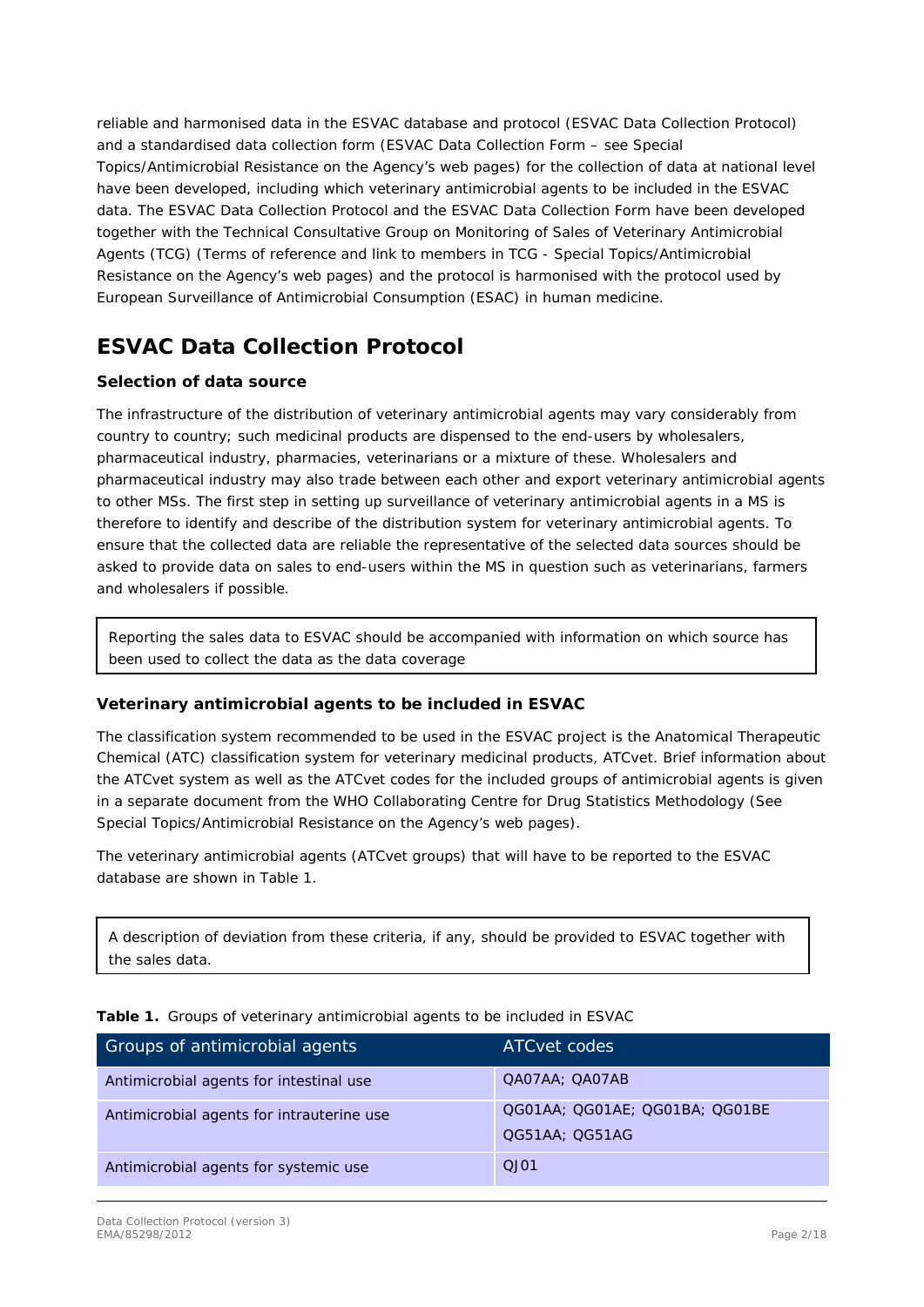| Groups of antimicrobial agents                    | ATC vet codes |
|---------------------------------------------------|---------------|
| Antimicrobial agents for intramammary use         | QJ51          |
| Antimicrobial agents used as antiparasitic agents | OP51AG        |

### **Variables to be collected for each veterinary medicinal product (VMP)**

In case of multi-ingredient VMP, then the columns for the INGREDIENT variables have to be filled in for each ingredient. **Note that for products where it is indicated "powder for solution" in the name or in the SPC, the form ORAL SOLU-HERD or ORAL SOLU-IND should be given.**

| Table 2. Variables to be collected for each VMP |  |  |  |  |  |  |  |
|-------------------------------------------------|--|--|--|--|--|--|--|
|-------------------------------------------------|--|--|--|--|--|--|--|

|                     | Variable       | <b>Description of variable</b>                                                                                                                                                                                                                                                                                                                                                                                                                                                 | <b>Justification if</b><br>applicable                                                                                                                                                                      |
|---------------------|----------------|--------------------------------------------------------------------------------------------------------------------------------------------------------------------------------------------------------------------------------------------------------------------------------------------------------------------------------------------------------------------------------------------------------------------------------------------------------------------------------|------------------------------------------------------------------------------------------------------------------------------------------------------------------------------------------------------------|
|                     | <b>COUNTRY</b> | ISO Code (http://www.iso.org/iso/country_codes)                                                                                                                                                                                                                                                                                                                                                                                                                                | To identify place of<br>collected sales data                                                                                                                                                               |
|                     | <b>YEAR</b>    |                                                                                                                                                                                                                                                                                                                                                                                                                                                                                | To identify time period for<br>collected sales data                                                                                                                                                        |
|                     | <b>MA</b>      | <b>Marketing Authorisation Number</b>                                                                                                                                                                                                                                                                                                                                                                                                                                          | To allow a unique<br>identification of the<br><b>Veterinary Medicinal</b><br>Product (VMP) and enable<br>link with other databases<br>To allow for market<br>analysis if all the products<br>are available |
|                     | <b>ID</b>      | <b>Medicinal Product Package Code Value</b><br>Digit code being a unique identifier for each<br>package size, strength and formulation of the<br>VMP. Because it is a key variable in many<br>databases it has to be stable over time i.e. so that<br>VMPs no longer available on the market or that<br>are no longer registered still can be identified to<br>allow for analysis of historical data                                                                           | To allow for analysis of<br>historical data                                                                                                                                                                |
| PRODUCT INFORMATION | <b>NAME</b>    | Medicinal Product Name (in national<br>language)<br>E.g.: Harmony vet tablets 2 x 30; Harmony vet<br>longacting injection 10 ml                                                                                                                                                                                                                                                                                                                                                | For validation purposes<br>To e.g. allow for analysis<br>of use of e.g. longacting<br>preparations and<br>antimicrobial resistance                                                                         |
|                     | <b>FORM</b>    | <b>Pharmaceutical Form</b><br>Bolus (BOLUS), Injection (INJ), Intramammary<br>(INTRAMAM), Intramammary dry cow treatment<br>(INTRAMAM-DC), Oral solution individual<br>treatment (ORAL SOLU-IND), Oral solution herd<br>treatment (ORAL SOLU-HERD), Oral pasta (ORAL<br>PASTA), Oral powder individual treatment (ORAL<br>POWD-IND), Oral powder herd treatment (ORAL<br>POWD-HERD) Premix (PREMIX), Capsules and<br>Tablets etc (TABL), Intrauterine preparation<br>(INTRAUT) | Important to avoid<br>misinterpretation of<br>pharmaceutical form if<br>given in other language<br>than English<br>Allows for reporting of<br>data as individual or flock<br>treatment                     |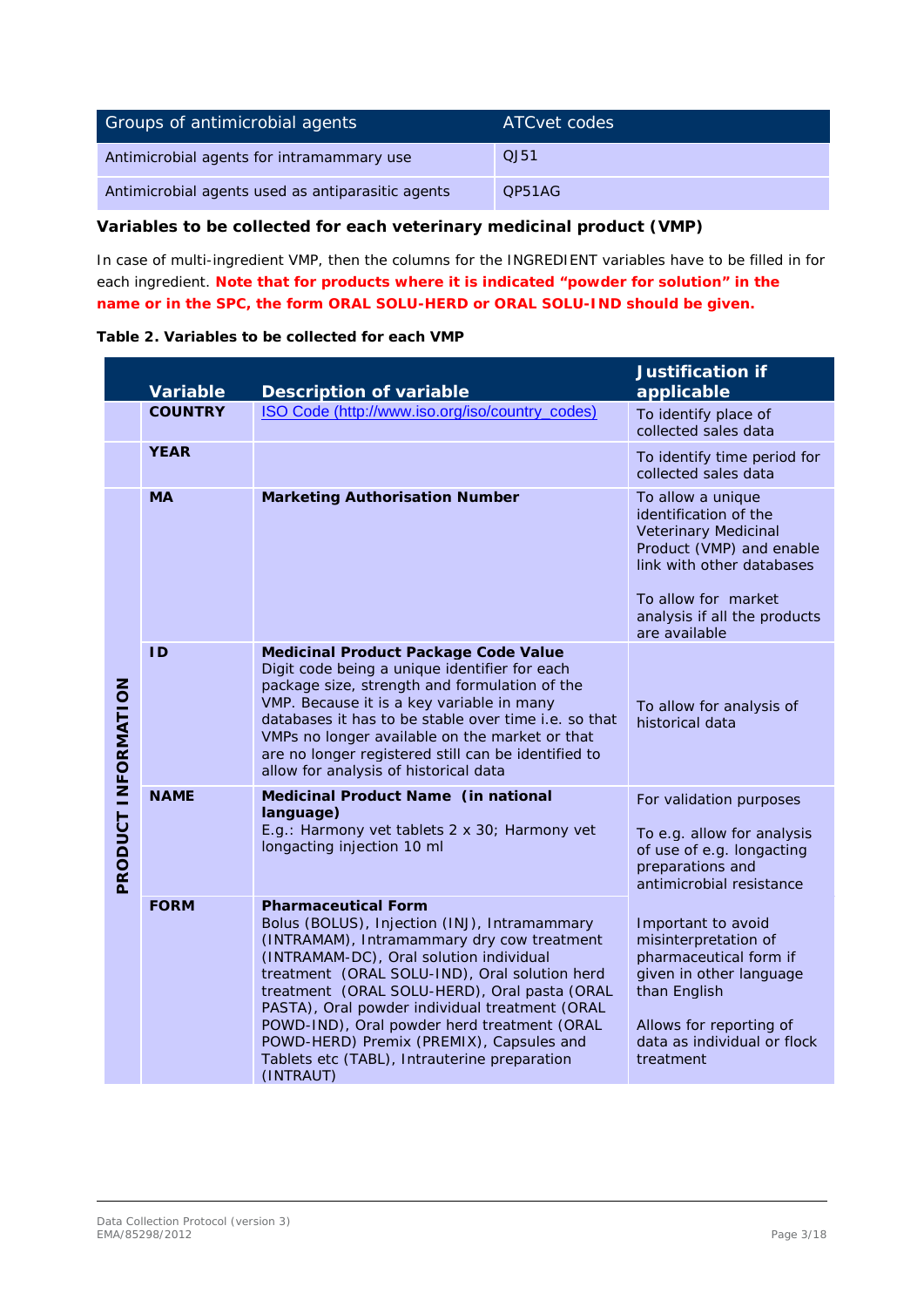|                  | <b>PACKSIZE</b>                | <b>Content Quantity in Package: Pack size</b><br>(numerical only)<br>E.g.: 100 for 100 tablets or 100 intramammaries;<br>10 for 10 ml injection; Package of 2 kg premix: 2;<br>Box of 10 blisters of 30 tablets: 300; Box of 12<br>injectors: 12 | To allow for calculation of<br>the amount of active<br>ingredient in each<br>package/product                                                                                                                                                                                                                                                           |
|------------------|--------------------------------|--------------------------------------------------------------------------------------------------------------------------------------------------------------------------------------------------------------------------------------------------|--------------------------------------------------------------------------------------------------------------------------------------------------------------------------------------------------------------------------------------------------------------------------------------------------------------------------------------------------------|
|                  | <b>PACKSIZEU</b>               | <b>Content Unit of Measurement</b><br>E.g.: ML, L, G, KG, PIECE (for e.g. tablets,<br>capsules, bolus and intramammaries)                                                                                                                        | To allow for calculation of<br>amount active ingredient<br>in each package/product                                                                                                                                                                                                                                                                     |
|                  | $ATCvet - 5th$<br><b>LEVEL</b> | ATC <sub>vet</sub> : Anatomic Therapeutic Chemical<br>(Classification) Veterinary<br>WHO ATCvet Code last version to be used                                                                                                                     | Generally, a classification<br>system is necessary to<br>have common language<br>when reporting use and<br>analysing data with data<br>on AMR, e.g. for 3 <sup>rd</sup> and<br>4 <sup>th</sup> generation<br>cephalosporins<br>To have a common<br>language for defining<br>confidentiality of the data<br>(can be converted into<br>ATCvet 3rd level) |
|                  | <b>SPECIES</b>                 | <b>Animal Species</b><br>All the animal species for which the VMP is<br>approved. E.g. cattle (CA), poultry (POU)                                                                                                                                | Optional                                                                                                                                                                                                                                                                                                                                               |
|                  | <b>NO SOLD</b>                 | Number of Packages Sold/Year/Country                                                                                                                                                                                                             | To calculate weight of<br>active ingredient sold                                                                                                                                                                                                                                                                                                       |
|                  | <b>INGR</b>                    | <b>Active Ingredient Name (ATCvet name)</b><br>In case of multi-ingredient VMP the ATCvet name<br>of all the ingredients has to be given                                                                                                         | Important to avoid<br>misinterpretation of<br>ingredient name if given in<br>other language than<br>English.<br>Use of ATC vet names<br>facilitates the identification<br>of active ingredients as<br>well as standardised<br>reporting                                                                                                                |
| <b>NGREDIENT</b> | <b>SALT</b>                    | <b>Salt of Active Ingredient</b><br>E.g.: Colistin sulfate and colistin methanesulfonate                                                                                                                                                         | Only in cases when the<br>strength is given in IU,<br>IU/ML or IU/UNIT and<br>when different salts exists.<br>To allow for conversion to<br>weight of active ingredient                                                                                                                                                                                |
|                  | <b>PRODRUG</b>                 | Prodrug name (ATCvet name)<br>E.g.: Procaine penicillin that is prodrug for<br>benzylpenicillin                                                                                                                                                  | Only in cases when a<br>product contains a<br>prodrug.                                                                                                                                                                                                                                                                                                 |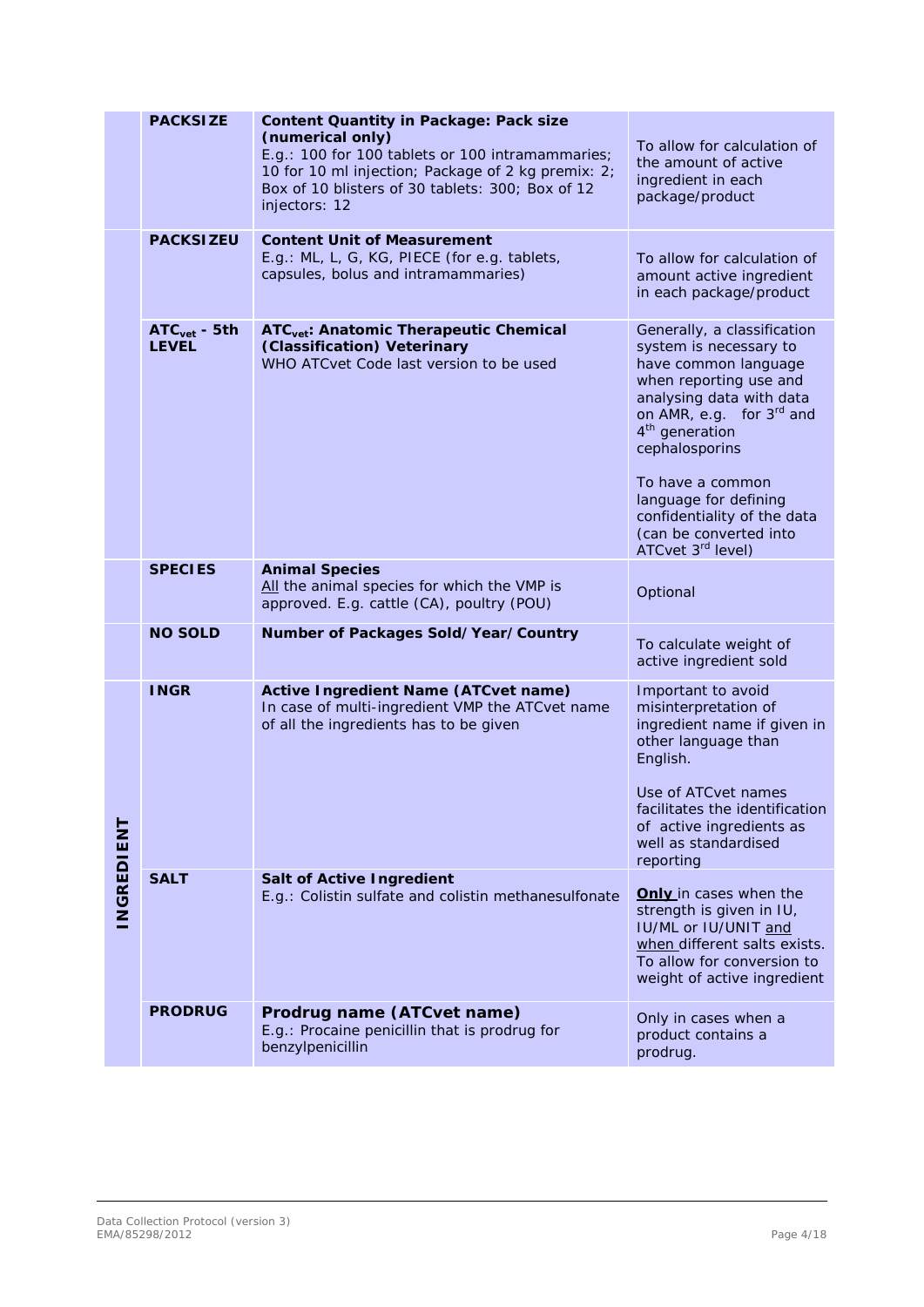| <b>STRENGTH</b>                  | Quantity of the Active Ingredient in Each<br>Unit as declared in SPC/label: Strength<br>(numerical only)<br>E.g. 10 for 10 MG/TABLET, 10 IU/TABLET, 10<br>MG/ML, 10 IU/ML, 10 MG/PIECE or 10 IU/PIECE<br>In case of a multi-ingredient VMP strengths has to<br>be given for each ingredient in separate lines | To allow for calculation of<br>amount active ingredient<br>in each package/product<br>product and to validate<br><b>INGR CONTENT</b> |
|----------------------------------|---------------------------------------------------------------------------------------------------------------------------------------------------------------------------------------------------------------------------------------------------------------------------------------------------------------|--------------------------------------------------------------------------------------------------------------------------------------|
| <b>STRENGTHU</b>                 | Unit of Measurement for Strength<br>E.g.: IU, IU/G, IU/ML, IU/PIECE, G, G/KG, G/L,<br>MG, MG/ML, MG/PIECE<br>In case of a multi-ingredient VMP unit of<br>measurement strength has to be given for each<br>ingredient in separate lines                                                                       | To allow for calculation of<br>the amount of active<br>ingredient in each<br>package/product and to<br>validate INGR CONTENT         |
| <b>CONV FACT</b><br>ΙU           | <b>Conversion Factor IU</b><br>When strength is given as IU, IU/ML or IU/PIECE                                                                                                                                                                                                                                | When strength is given as<br>IU, IU/ML or IU/PIECE - to<br>allow for calculation of<br>weight of the active<br>ingredient in package |
| <b>CONV FACT</b><br><b>PRODR</b> | <b>Conversion Factor Prodrug</b><br>Only when strength is given for the prodrug and<br>not for the active ingredient (e.g. procaine<br>penicillin that is prodrug for benzylpenicillin)                                                                                                                       | To allow for calculation of<br>weight of the active<br>ingredient in package                                                         |
| <b>INGR</b><br><b>CONTENT</b>    | <b>Content of Active Ingredient in Package</b><br>In case of multi-ingredient VMP the content in the<br>package has to be given separately for each<br>ingredient in separate lines                                                                                                                           | Optional. To allow for<br>validation of the ESVAC<br>calculations                                                                    |
| <b>CONT UNIT</b><br>(G)          | Unit of Active Ingredient in Package<br>To be given in gram (G) for all substances<br>In case of multi-ingredient VMP the content unit<br>has to be given separately for each ingredient in<br>separate lines                                                                                                 | Optional. To allow for<br>validation of the ESVAC<br>calculations                                                                    |
| <b>TONS SOLD</b>                 | <b>Tons Sold of Active Ingredient</b>                                                                                                                                                                                                                                                                         |                                                                                                                                      |
| <b>TONS SOLD</b>                 | <b>Tons Sold of Active Ingredient</b>                                                                                                                                                                                                                                                                         |                                                                                                                                      |

## **Filling in the ESVAC Data Collection Form**

### **General comments**

The data should be delivered to ESVAC in the standardized Excel-spreadsheet developed within the ESVAC project – i.e. the ESVAC Data Collection Form (version 3).

Recommendations and examples on how to fill in the ESVAC Data Collection Form, including how to calculate weight of the active ingredient sold for each product are provided on the Agency's web pages (see Special Topics/Antimicrobial Resistance), further clarification on the use of the template is also provided in Annex I at the end of this document.

### **The original ESVAC Data Collection Form should always be used when filling in the data.**

Several of the fields in the ESVAC Data Collection Form contain drop-down lists to ensure that the data are provided in a standardised manner. As the drop-down lists e.g. for Ingredient Name, are linked to other spreadsheets in the ESVAC Data Collection Form the original form should be used for filling in the data by all data providers.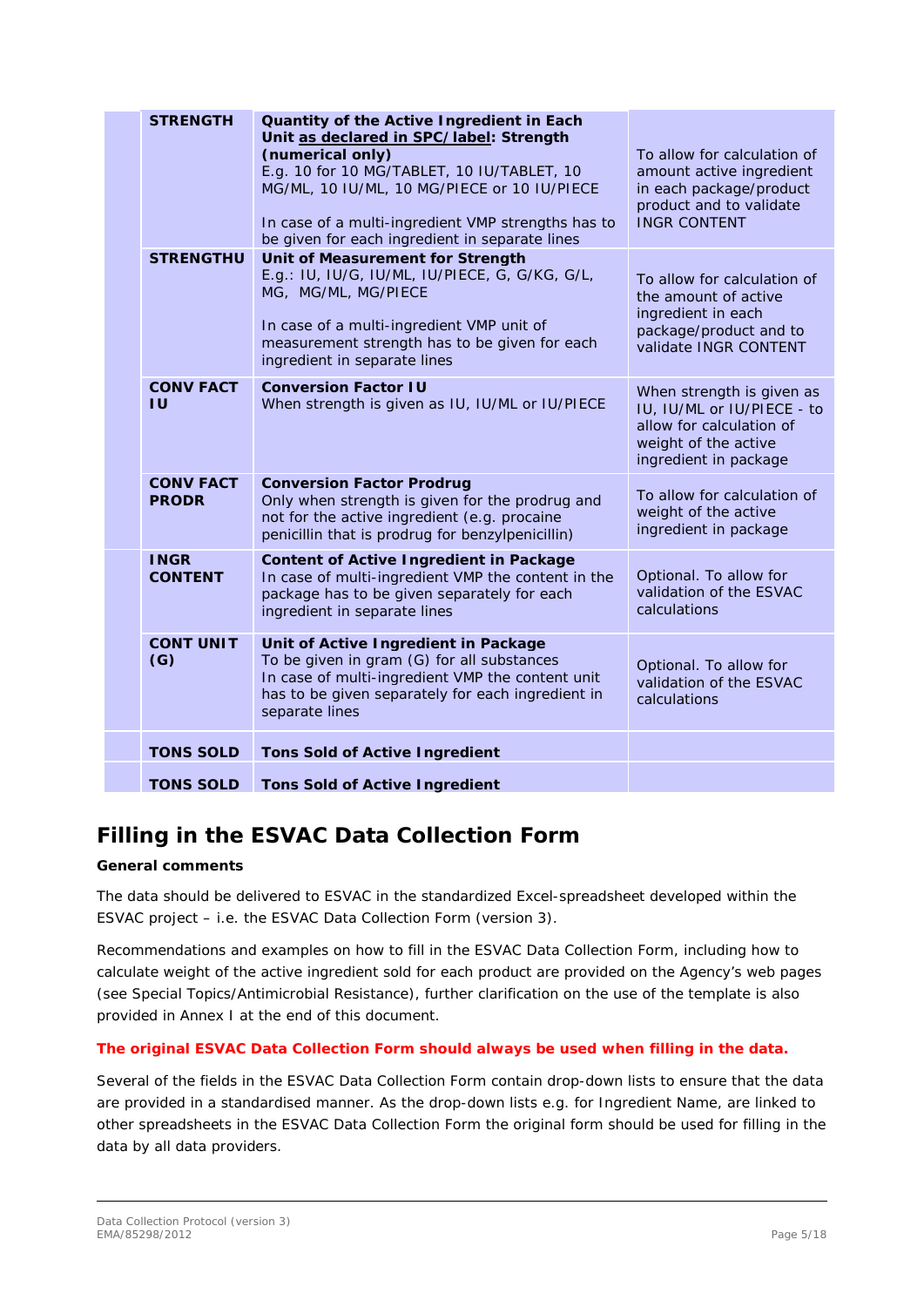### **For products containing 2 or more ingredients – information about each ingredient (name, strength, strength unit etc) have to be given in different columns.**

At this stage ESVAC will not collect sales data per animal species from MSs and filling in the Species column is therefore optional. The purposes for including a column on which animal species the various products are approved for is that it might assist the interpretation of the data at national level for example if the product is intended for food producing or companion animals.

### **Please note that all the information for each product (ID) has to be aggregated in the same row.** This is vital for the further processing of the data in the ESVAC database.

### **Comments on how to fill in the various fields variables**

### ID (Medicinal Product Package Code Value)

When this information is not available leave the field empty

### ATCvet - 5th LEVEL (ATC<sub>vet</sub>: Anatomic Therapeutic Chemical (Classification) Veterinary)

If an ATCvet code has not been assigned for the VMP in question apply the "code" "Not available". When receiving the data the ESVAC project team (PT) will ask the WHO Centre to provide a code for such products and the data set will be updated by ESVAC project team (PT) the when the codes have been assigned.

### INGR [Active Ingredient Name (ATCvet name)]

If an ATCvet name has not been assigned for the VMP in question (not in drop down list) you include the ingredient name but then you have to use ATCvet code "not available". When receiving the data the ESVAC project team (PT) will ask the WHO Centre to provide the ATCvet name for such ingredients and the data set will be updated by ESVAC project team (PT) the when the ATCvet names have been assigned.

For preparations with more than one active ingredient the information on name has to be included for all the active ingredients (see also point 2 in Annex I).

#### CONV FACT IU (Conversion Factor IU) and CONV FACT PRODR (Conversion Factor Prodrug)

If Conversion Factor IU or Conversion Factor Prodrug for the ingredient/ Prodrug in question is not included in the ESVAC Data Collection Form, the ESVAC Project Team [\(ESVAC@eu.europa.eu\)](mailto:ESVAC@eu.europa.eu) will provide the (standardised) value when validating the data.

#### **Validation of the data by the national ESVAC representative**

To ensure that all data have been submitted by the data providers (wholesaler, pharmacy, industry etc.):

- Check if all answers have been received from the data providers;
- If no sales are reported ask for a declaration form in order to avoid errors;
- Compare sales data with previous years results in order to detect major changes;
- In case of doubt contact the data provider for confirmation;
- If possible check from another source of data;
- In countries where data providers are required to declare the turnover for each product these data can be used to verify the sales data by comparing the data with the turnover declared for each product.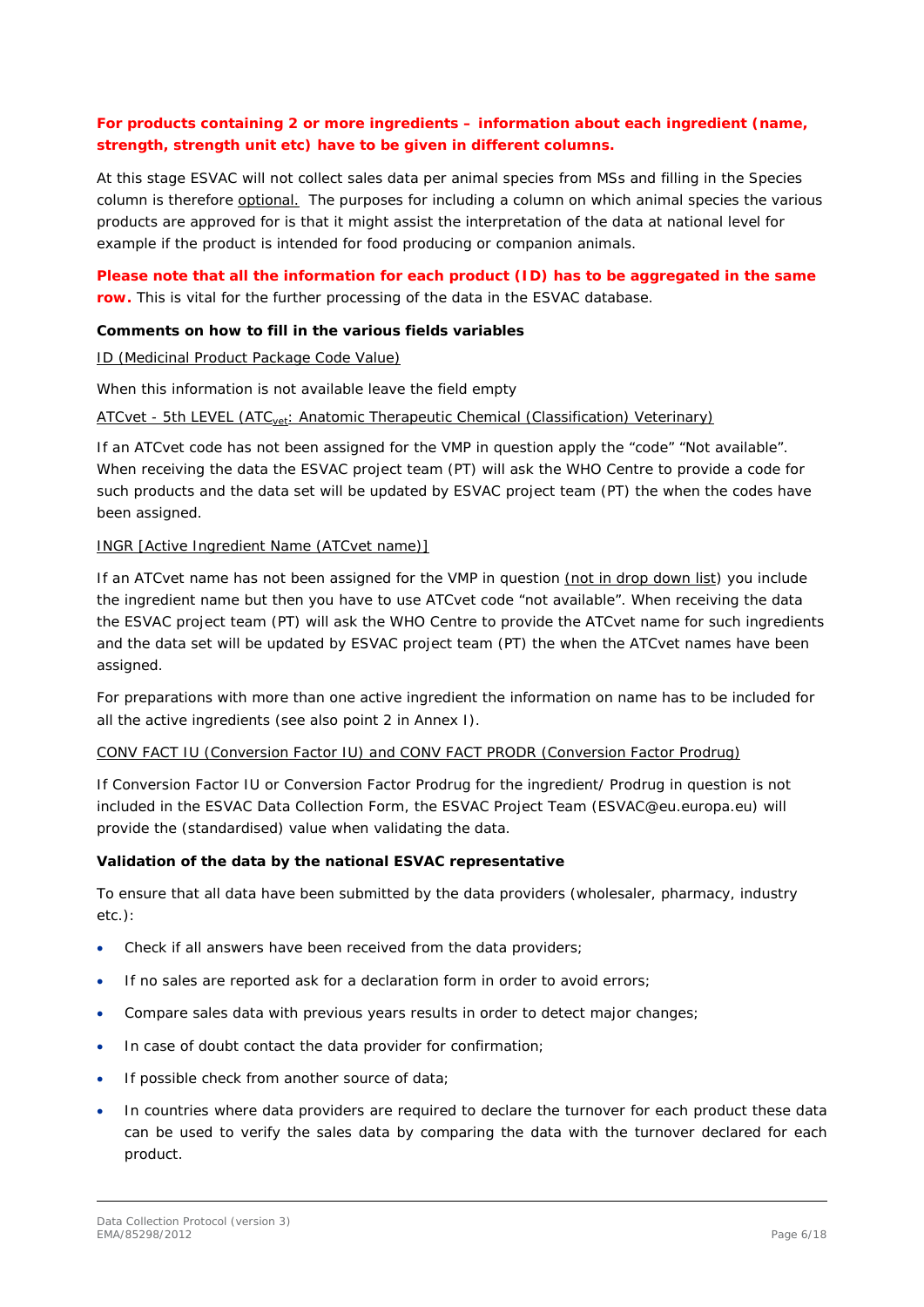### Validation of calculations

• If possible perform 2 independent calculations.

### When the ID number of a VMP changes

This is applicable only when the national ESVAC database is already established.

When the ID number change as a result of changes in e.g.,

- Composition of the VMP;
- Name of VMP;
- Market authorization extended to "new" target species;
- New sales presentation, e.g. change in package size;

the database will have to be updated accordingly (see example below).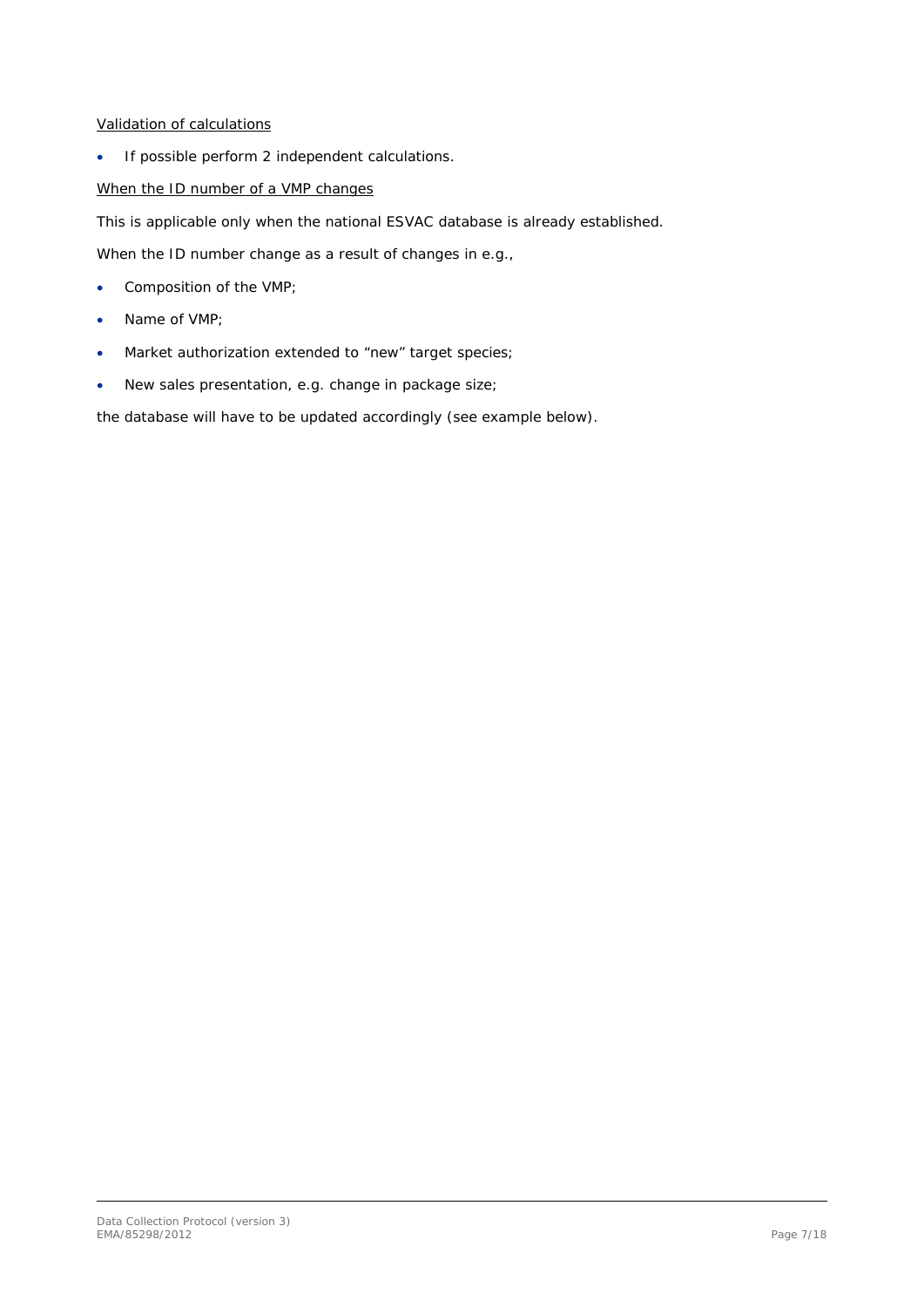

Example: Change ID number because the market authorization has been extended from dog to dog and cat

Market authorization extended from dog to dog and cat will result in 2 different ID numbers in 2010 for the "same" product that will have to be reported in separate lines as shown below.

**In 2010**

| 111 ZU I U |         |                                   |       |         |                           |             |                                                             |                                |                      |                          |                       |             |                                    |               |                            |                                                        |                                                                        |
|------------|---------|-----------------------------------|-------|---------|---------------------------|-------------|-------------------------------------------------------------|--------------------------------|----------------------|--------------------------|-----------------------|-------------|------------------------------------|---------------|----------------------------|--------------------------------------------------------|------------------------------------------------------------------------|
| ariables   | COUNTRY | $\frac{\alpha}{\alpha}$<br>ш<br>➤ | Ιă    | ۵,<br>- | <b>NAME</b>               | FORM        | ZE<br>$\overline{\phantom{a}}$<br>$\omega$<br>čK<br>⋖<br>Q. | ZEU<br>-<br>S<br>čK<br>⋖<br>Δ. | ⊢<br>ÿ<br><b>ATC</b> | ES<br><b>SPECI</b>       | SOLD<br>$\frac{1}{2}$ | <b>INGR</b> | ENGTH<br>$\mathbf{\tilde{F}}$<br>S | RENGTHU<br>'n | CONTENT<br><b>NGR</b><br>- | $ \mathfrak{S} $<br>⊢<br>$\overline{5}$<br><b>CONT</b> | $\Omega$<br>-<br>$\circ$<br>$\boldsymbol{\omega}$<br>n<br>z<br>$\circ$ |
| Data       | XX      | 2010                              | 12000 | 1111    | "Amoxicillin-<br>generic" | <b>TABL</b> | 100                                                         | PIECE                          | QJ01CA04             | <b>DOG</b>               | $\Omega$              | amoxicillin | 200                                | MG/PIECE      | 20                         | G                                                      | $\mathbf{O}$                                                           |
| Data       | XX      | 2010                              | 12000 | 1112    | "Amoxicillin-<br>generic" | <b>TABL</b> | 100                                                         | PIECE                          | QJ01CA04             | <b>DOG</b><br><b>CAT</b> | 165000                | amoxicillin | 200                                | MG/PIECE      | 20                         | G                                                      | 3.3                                                                    |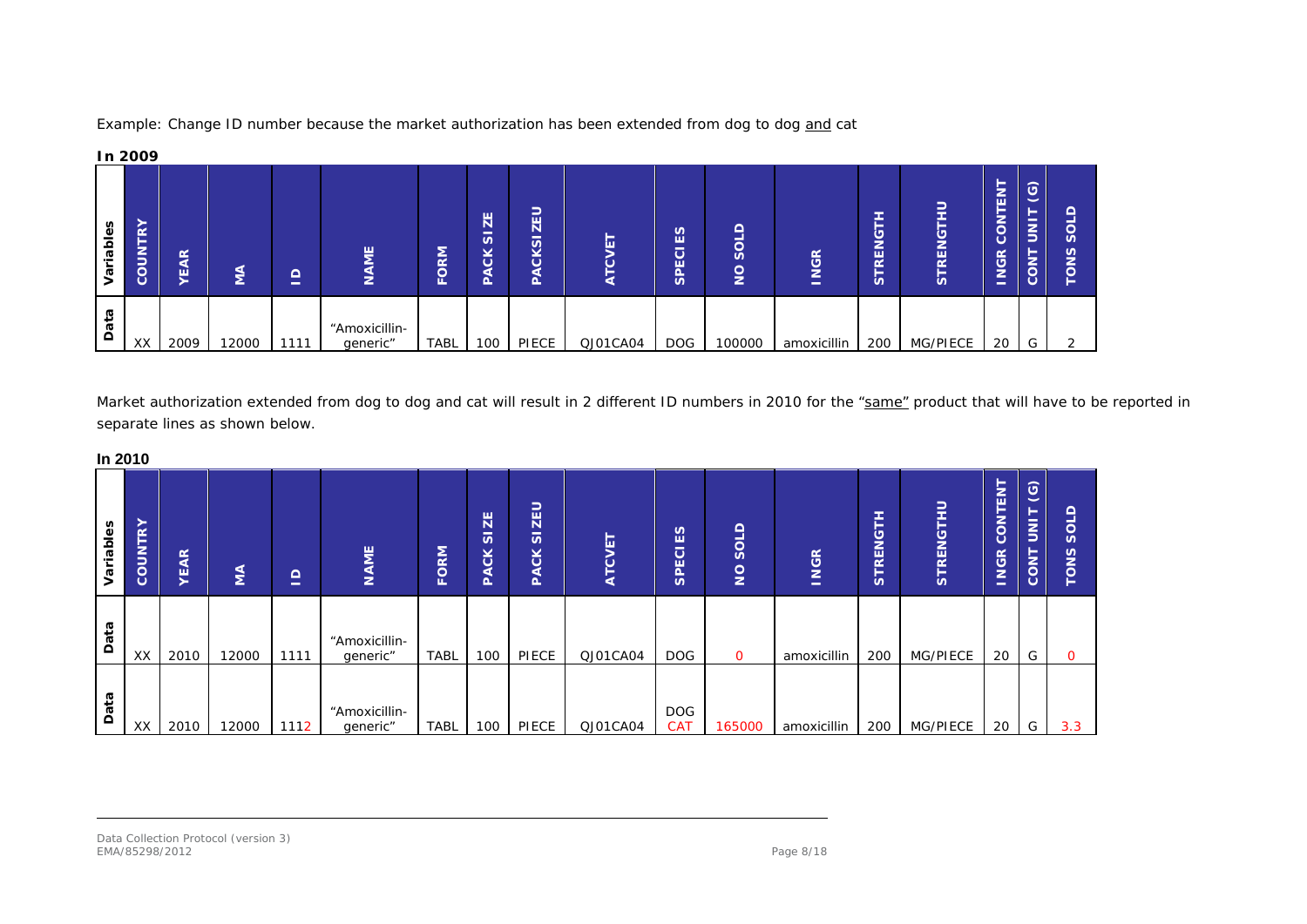### **ANNEX I**

The below examples are a compilation of answers to questions raised during the pilot phase. In case you have further queries please let us know sending an e-mail to: esvac@ema.europa.eu

## **1. How to fill in the template for products containing one active ingredient?**

### *1.1. The strength of the active ingredient is given as IU (international units)*

To do the calculation of the weight of the active ingredient the IU has to be converted into weight units. This is done by using the Conversion Factor–IU provided in the ESVAC Data Collection Form. Examples are shown below.

#### **Example 1**. **"Spiramycin - generic"**

Variables that can be filled in the template before performing any calculations

| n<br>Φ<br>ᢛ<br>G   | -<br>$\alpha$<br>-<br>⇒<br><b>Juco</b><br>ပ | Æ<br>ш |       | ≏<br>- | 빝<br>z                   | <b>NS</b><br>$\overline{\phantom{0}}$<br>ш | ZE<br>$\overline{\omega}$<br>čK<br>а<br>O, | –<br>$\overline{\mathbf{z}}$<br>$\overline{v}$<br>čK | ⊢<br>ш   | $\Omega$<br>ios<br>$\frac{1}{2}$ | ≃<br>ဖ<br>–<br>-<br>- | ш<br>n | -<br>$\sim$<br>--<br>═<br>ပ<br>-<br>REN<br>-<br>$\boldsymbol{\omega}$ | ш<br>۰.<br>$\circ$ | _<br>-<br>靣<br>-<br>-<br>ပ<br><b>JGR</b><br>-<br>- | $\odot$<br>►<br>$\overline{5}$<br>►<br><b>CON</b> |  |
|--------------------|---------------------------------------------|--------|-------|--------|--------------------------|--------------------------------------------|--------------------------------------------|------------------------------------------------------|----------|----------------------------------|-----------------------|--------|-----------------------------------------------------------------------|--------------------|----------------------------------------------------|---------------------------------------------------|--|
| ᢐ<br>ä<br>$\Omega$ | XX                                          | 2010   | 23456 | 876543 | "Spiramycin-<br>generic" | <b>INJ</b>                                 | 100                                        | ML                                                   | QJ01FA02 | 3651                             | spiramycin            | 600000 | IU/ML                                                                 | 0.000313           |                                                    | G                                                 |  |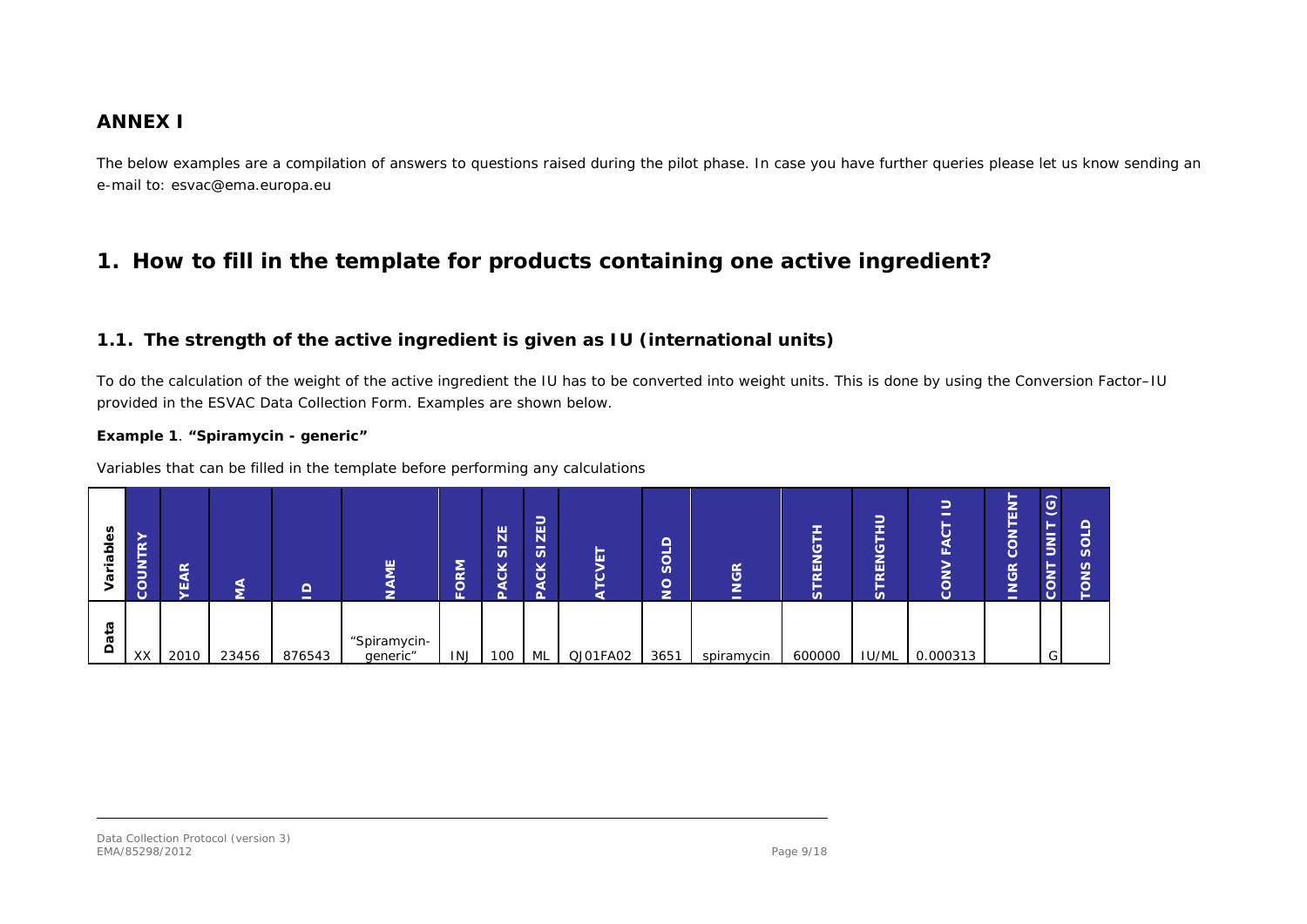Calculation of remaining variables:

**INGR CONTENT** = (**PACK SIZE PACK SIZEU** ∙ **STRENGTH STRENGTHU**) ∙ **CONV FACT IU** 1000 MG/ML = (100 ML ∙ 600000 IU/ML) ∙ 0.000313 MG/IU **=** 18.78 G 1000 MG/G Pack size unit and strength unit need to be identical to allow multiplication

**TONS SOLD** = **NO SOLD** ∙ **INGR CONTENT** = 3651 ∙ 18.78 G = 68566 G = 0.0686 TONS

How the data fields should look like after the calculations

| δĝ<br>-<br>аb | ➤<br>$\alpha$<br>-<br>⇁<br>-<br>-<br>-<br>$\overline{a}$ | $\alpha$<br>ш |       | -      | ш                        | $\mathsf{M}$<br>ш | 出<br>-<br>S.<br>×,<br>$\overline{\mathbf{c}}$ | -<br>-<br>$\overline{\mathbf{z}}$<br>$\overline{\phantom{0}}$<br>S<br>¥<br>ပ | −<br>ш   | $\sim$<br>_<br>≍<br>୪<br>$\sqrt{2}$<br>ă | œ<br>-<br>- | ш<br>N<br>n | ∍<br>═<br>-<br>--<br>-<br>ۊۣ<br>REN<br>-<br>n | ∍<br>-<br>-<br>ш,<br>$\circ$ | -<br>ш<br>$\circ$<br>$\frac{\alpha}{\sigma}$<br>-<br>-<br>- | $\odot$<br>≷<br>× | S<br>౸ |
|---------------|----------------------------------------------------------|---------------|-------|--------|--------------------------|-------------------|-----------------------------------------------|------------------------------------------------------------------------------|----------|------------------------------------------|-------------|-------------|-----------------------------------------------|------------------------------|-------------------------------------------------------------|-------------------|--------|
| ≏             | XX                                                       | 2010          | 23456 | 876543 | "Spiramycin-<br>generic" | <b>INJ</b>        | 100                                           | ML                                                                           | QJ01FA02 | 3651                                     | spiramycin  | 600000      | <b>IU/ML</b>                                  | 0.000313                     | 18.78                                                       | GI                | 0.07   |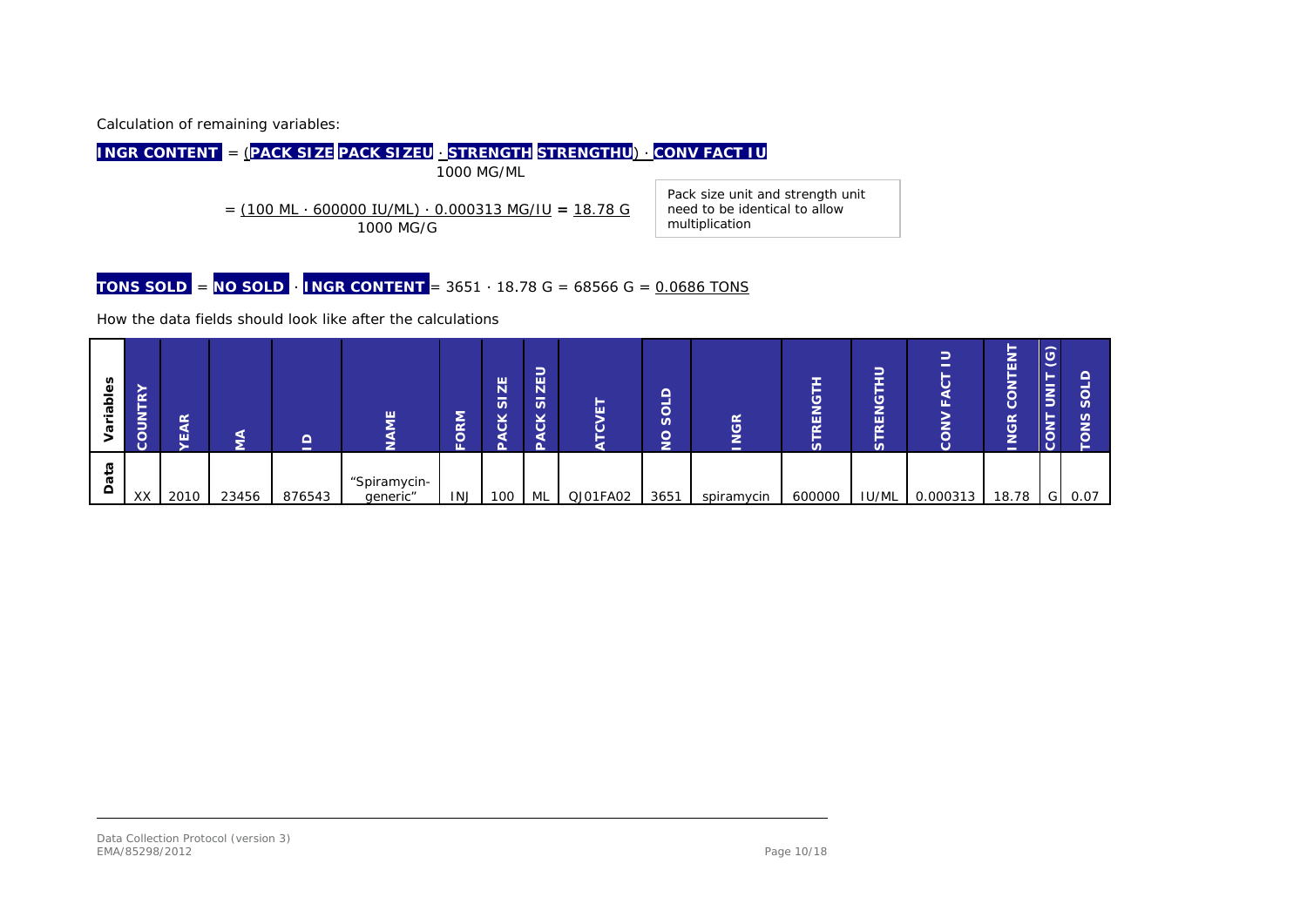#### **Example 2. Salt: "Colistin + sulphate - generic"**

Variables that can be filled in the template before performing any calculations

| Variables | $\alpha$<br>►<br>╺<br>$\frac{2}{2}$<br>ပိ | <b>YEAR</b> | ŠΚ    | $\Omega$<br>$\overline{\phantom{a}}$ | 쁮                                  | ORM    | ZE<br>$\overline{a}$<br><b>PACK</b> | -<br><b>ZEL</b><br>-<br>S<br><b>CK</b> | Ы        | SOLD<br>lSI | <b>NGR</b><br>- | S        | F<br><b>RENG</b><br>S | ט<br>-<br>-<br>ш<br>$\alpha$<br>n |          | ENT<br>►<br>۰,<br>ã<br><b>NGR</b><br>- | $\odot$<br>⊢<br>$\overline{S}$<br><b>CONT</b> | n<br>n |
|-----------|-------------------------------------------|-------------|-------|--------------------------------------|------------------------------------|--------|-------------------------------------|----------------------------------------|----------|-------------|-----------------|----------|-----------------------|-----------------------------------|----------|----------------------------------------|-----------------------------------------------|--------|
| Data      | XX I                                      | 2010        | 24567 | 765432                               | "Colistin<br>sulphate<br>-generic" | PREMIX | 20                                  | КG                                     | QA07AA10 | 6342        | colistin        | sulphate | 1200000               | IU/G                              | 0.000049 |                                        | G                                             |        |

Calculation of remaining variables:



= (20000 G (20 KG) ∙ 1200000 IU/G)) ∙ 0.000049 MG/IU = 1176 G 1000 MG/G

Pack size unit and strength unit need to be identical to allow multiplication

**TONS SOLD** = **NO SOLD** ∙ **INGR CONTENT** = 6342 ∙ 1176 G = 7458192 G = 7.4582 TONS

#### How the data fields should look like after the calculations

| ΘS<br>$\Omega$ | $\alpha$<br>-<br>⇒<br>≒<br>$\vec{o}$<br>ပ | EAR  | ⋖<br>-<br>2 | ≏<br>$\overline{\phantom{a}}$ | ш<br>–<br>▱                           | FORM          | ZE<br>$\overline{\mathfrak{G}}$<br><b>ACK</b> | -<br><b>ZEL</b><br>$\overline{v}$<br>čK<br>ď<br>o | ш        | ┍<br>−<br>≍<br>ŏ<br>╭<br>z | <b>NGR</b><br>$\sim$ | _<br>n   | REN<br>S | –<br>–<br>-<br>_<br>ш<br>$\alpha$<br>=<br>S. | $\circ$       | ►<br>룹<br>−<br>–<br>õ<br>ပ<br><b>NGR</b><br>- | $\odot$<br>$\overline{\mathsf{s}}$<br>-<br><b>CON</b> | ഗ    |
|----------------|-------------------------------------------|------|-------------|-------------------------------|---------------------------------------|---------------|-----------------------------------------------|---------------------------------------------------|----------|----------------------------|----------------------|----------|----------|----------------------------------------------|---------------|-----------------------------------------------|-------------------------------------------------------|------|
| $\Omega$       | XX                                        | 2010 | 24567       | 765432                        | "Colistin +<br>sulphate -<br>generic" | <b>PREMIX</b> | 20                                            | KG                                                | QA07AA10 | 6342                       | colistin             | sulphate | 1200000  |                                              | IU/G 0.000049 | 1176                                          | G                                                     | 7.46 |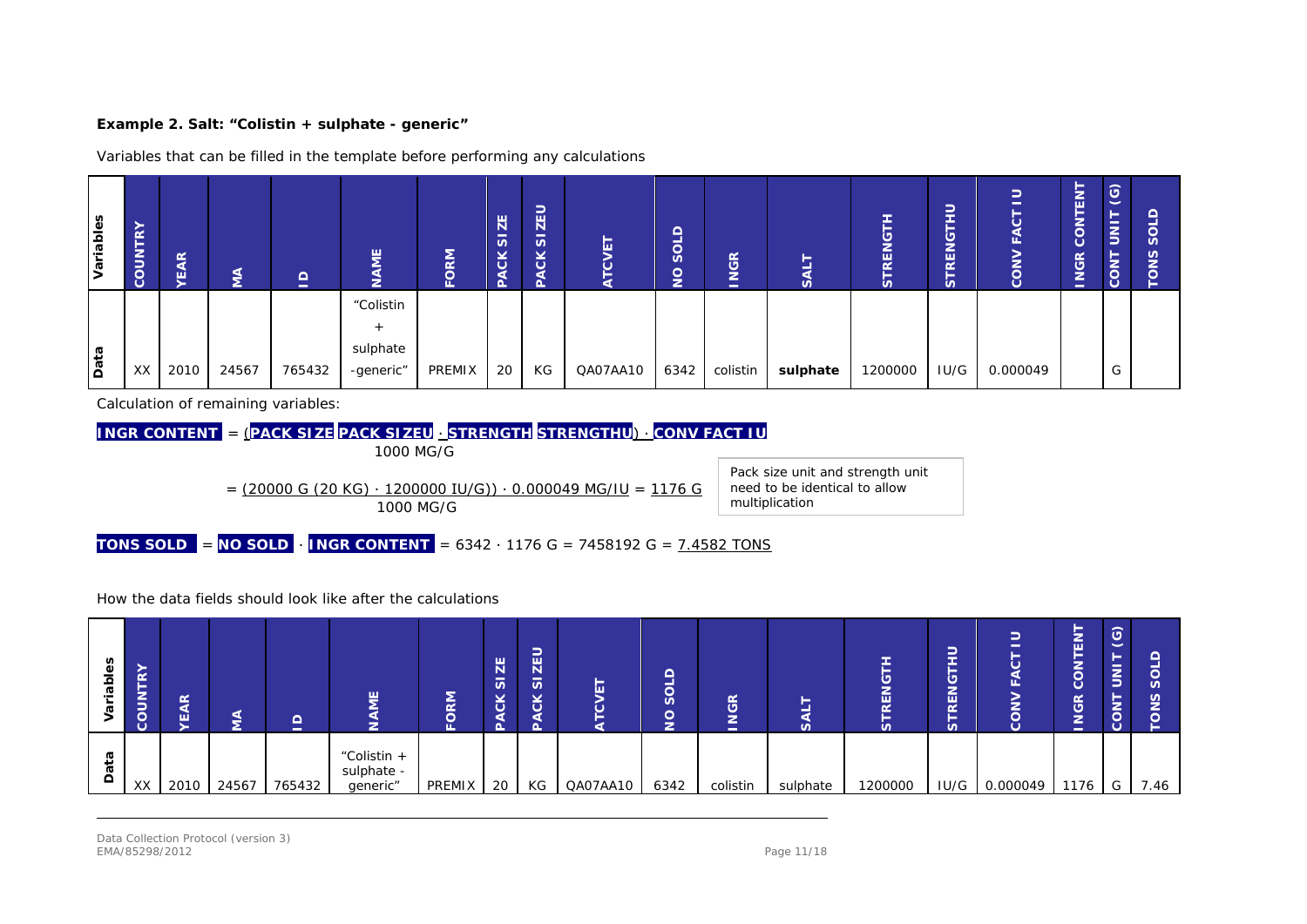## **2. How to fill in the template for products containing two or more active ingredients?**

All active ingredients in a product have to be reported. The INGREDIENT variables are repeated for each active ingredient as illustrated below.

### *2.1. The strength is given as MG/ML, MG/G, MG/PIECE, G/KG, G/L, or G/PIECE*

#### **Example 1. "Chlortetracycline + Sulfadimidine"- generic**

Variables that can be filled in the template before performing any calculations

| les<br>ء<br>Σ.<br>ā | COUNTRY | $\alpha$<br><b>A</b> | ⋍     | $\sqrt{ }$<br>- | ш<br>-                                                         | $\overline{\phantom{a}}$<br>효<br>$\overline{\phantom{a}}$ | ZE<br>$\overline{\mathfrak{G}}$<br>čK | ∍<br><b>ZEL</b><br>$\overline{v}$<br>čK | Ы<br>ం<br>⋍ | ≏<br>≍<br>S<br>≚<br>- | <b>NGR</b><br>-        | <b>RENG</b><br>⊨<br>S. | –<br>-<br>-<br>قا<br>REN<br>-<br>vΩ. | ∍<br>c<br>ш<br>–<br>$\overline{5}$<br><b>JGR</b><br>←<br>- | $\odot$<br>►<br>$\overline{5}$<br>-<br>NO <sub>2</sub> | $\sqrt{2}$<br>–<br>-<br>ა<br><u> (</u><br>-<br><u>_</u> | œ<br>$\circ$<br>-<br>-<br>— | -<br>-<br>-<br><b>RENG</b><br><b>In</b><br>$\omega$ | -<br>–<br>-<br>╾<br>_<br>قا<br><b>RED</b><br>-<br>n | 5<br>뜐<br>▭<br>ã<br><b>JGR</b><br>⋍<br>$\overline{\phantom{a}}$ | $\widehat{\phantom{a}}$<br>ಀ<br>-<br>-<br>-<br>Е<br>-<br>-<br>-<br>늣 | ŏ,<br>SINC |
|---------------------|---------|----------------------|-------|-----------------|----------------------------------------------------------------|-----------------------------------------------------------|---------------------------------------|-----------------------------------------|-------------|-----------------------|------------------------|------------------------|--------------------------------------|------------------------------------------------------------|--------------------------------------------------------|---------------------------------------------------------|-----------------------------|-----------------------------------------------------|-----------------------------------------------------|-----------------------------------------------------------------|----------------------------------------------------------------------|------------|
| ത<br>$\omega$<br>≏  | XX      | 2010                 | 65432 | 234567          | "Chlortetra-<br>$cyclic +$<br>Sulfadi-<br>midine -<br>generic" | PREMIX                                                    | 25                                    | KG                                      | QJ01AA53    | 220765                | chlortet-<br>racycline | 60                     | MG/G                                 |                                                            | $\sim$<br>G                                            |                                                         | sulfadi-<br>midine          | 80                                                  | MG/G                                                |                                                                 | $\sim$<br>G                                                          |            |

Calculations of remaining variables:

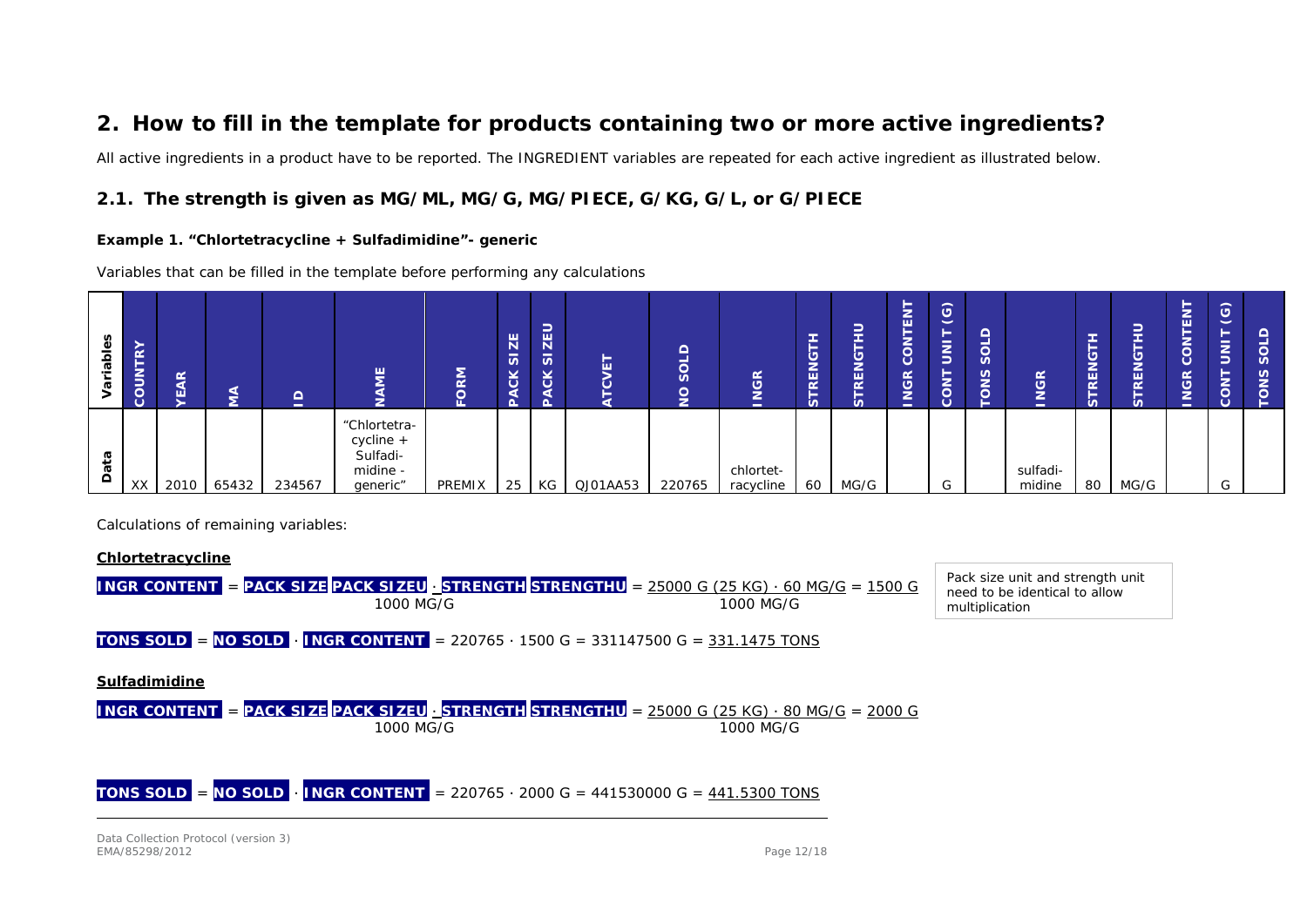How the data fields should look like after the calculations

| n<br>iabi | $\alpha$<br>⊢<br><b>COUNT</b> | $\frac{\alpha}{4}$<br>ш | e a   | $\Omega$<br>$\overline{\phantom{a}}$ | 핕                                                            | <b>NS</b> | $\Xi$<br>$\omega$<br>⊻<br>$\circ$ | -<br>$\overline{z}$<br>$\overline{5}$<br>$\overline{\phantom{a}}$<br>ĂCK | ш        | $\Omega$<br>SOL<br>$\frac{1}{2}$ | <b>INGR</b>            | ۊۣ<br>REN<br><b>in</b> | −<br><u>ي</u><br>REN<br>$\omega$ | -<br>╼<br>-<br>ш<br>–<br>ā<br><b>JGR</b><br>⋍<br>- | $\odot$<br>-<br>$\overline{5}$<br><b>CONT</b> | S<br>n<br>- | <b>GR</b><br>-<br>-<br>- | -<br>ۊۣ<br>REN<br>-<br><b>in</b> | -<br>⋍<br><u>ଓ</u><br>REN<br>u | ►<br>∍<br>-<br>ш<br><b>VGR</b><br>-<br>- | $\odot$<br>-<br><b>LNO2</b> | $\boldsymbol{\omega}$<br>m |
|-----------|-------------------------------|-------------------------|-------|--------------------------------------|--------------------------------------------------------------|-----------|-----------------------------------|--------------------------------------------------------------------------|----------|----------------------------------|------------------------|------------------------|----------------------------------|----------------------------------------------------|-----------------------------------------------|-------------|--------------------------|----------------------------------|--------------------------------|------------------------------------------|-----------------------------|----------------------------|
| ≏         | XX                            | 2010                    | 65432 | 234567                               | "Chlortetra<br>-cycline +<br>Sulfadi-<br>midine-<br>generic" | PREMIX    | 25                                | KG                                                                       | QJ01AA53 | 220765                           | chlortet-<br>racycline | 60                     | MG/G                             | 1500                                               | G                                             | 331.15      | sulfadi-<br>midine       | 80                               | MG/G                           | 2000                                     | G                           | 441.53                     |

### *2.2. The strength of the active ingredients is given as IU (international units)*

To do the calculation of the weight of the active ingredients the IU has to be converted into weight units. This is done by using the Conversion Factor - IU provided in the ESVAC Data Collection Form. Examples are shown in 1.1.

## **3. How to fill in the template when the strength is given for the Prodrug (not the active ingredient)?**

A Prodrug is a compound that must undergo chemical conversion by metabolic processes before becoming an active pharmacological agent. To calculate the weight of the active ingredient (G) converted from the Prodrug the Conversion Factor – Prodrug provided in the ESVAC Data Collection Form has to be used. Examples are shown below.

### *3.1. Prodrug strength is given as MG/ML, MG/G, MG/PIECE, G/KG, G/L or G/PIECE*

### **Example 1. "Procaine penicillin"- generic (procaine penicillin is a prodrug for benzylpenicillin)**

Variables that can be filled in the template without any calculations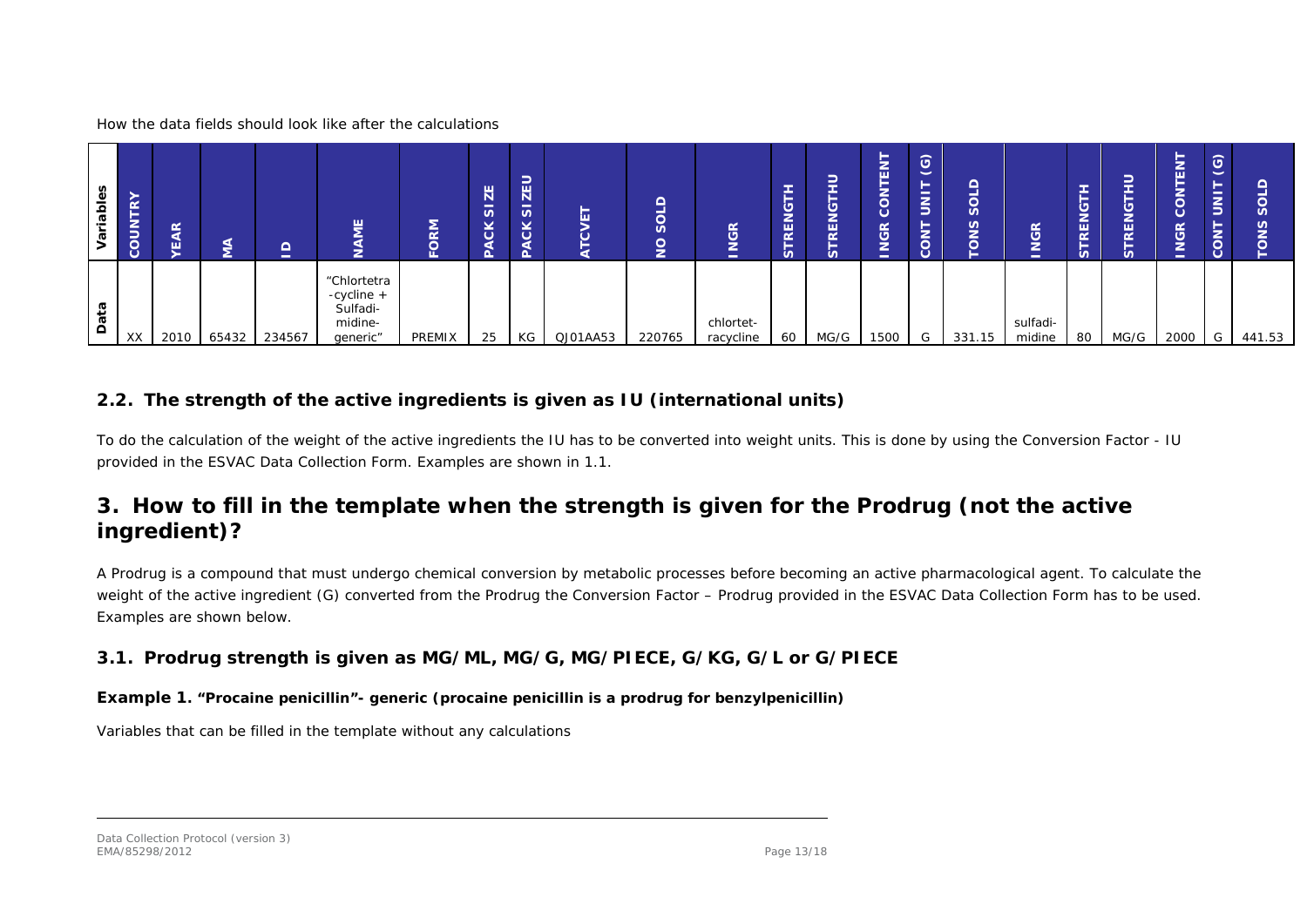| bles<br><u>e</u><br>Ø | $\approx$<br>-<br>COUN' | <b>AR</b><br>ш | Ξ     | ⌒<br>- | 끝<br>∍                               | -<br>๔<br>⌒ | $\mathbf{Z}^{\mathsf{E}}$<br>-<br>S<br>čK | ∽<br>-<br>ш<br>Ñ<br>-<br>S.<br>$\checkmark$<br>œ.<br>ပ | ш        | $\sim$<br>щ<br>≍<br><u>ပို</u><br>$\sqrt{2}$<br>ž | <b>GR</b><br>≏<br>-  | ত্<br>–<br>œ<br>$\overline{\mathsf{d}}$<br>$\alpha$ | --<br>ۊۣ<br>편<br>$\alpha$<br>-<br>n | ∽<br>-<br>-<br>--<br>_<br>ۊۣ<br>REN<br>_<br>n | _<br>ु ९<br>교<br>ட<br>$\Omega$<br>2<br><b>CON</b><br>PROI | -<br>۰.<br>됴<br>-<br>-<br>ఠ<br>ပ<br><b>VGR</b><br>⋍<br>$\sim$ | $\odot$<br>゠<br>⋚<br>NO. | ≏<br>sol<br><b>ONS</b><br>► |
|-----------------------|-------------------------|----------------|-------|--------|--------------------------------------|-------------|-------------------------------------------|--------------------------------------------------------|----------|---------------------------------------------------|----------------------|-----------------------------------------------------|-------------------------------------|-----------------------------------------------|-----------------------------------------------------------|---------------------------------------------------------------|--------------------------|-----------------------------|
| ᢐ<br>Dati             | XX                      | 2010           | 56789 | 101112 | "Procaine<br>penicillin-<br>generic" | <b>INJ</b>  | 100                                       | ML                                                     | QJ01CE09 | 5843                                              | benzyl<br>penicillin | procaine<br>penicillin                              | 300                                 | MG/ML                                         | 0.61                                                      |                                                               | $\sim$                   |                             |

Calculation of remaining variables:

| <b>INGR CONTENT</b> = (PACK SIZE PACK SIZEU STRENGTH STRENGTHU) $\cdot$ CONV FACT PRODRUG = (100 ML $\cdot$ 300 MG/ML) $\cdot$ 0.61 = 18.3 G<br>1000 MG/G | 1000 MG/G                                                                        |
|-----------------------------------------------------------------------------------------------------------------------------------------------------------|----------------------------------------------------------------------------------|
| <b>TONS SOLD</b> = $\overline{N}$ <b>O SOLD</b> $\cdot$ <b>INGR CONTENT</b> = 5843 $\cdot$ 18.3 G = 106927 G = 0.1069 TONS                                | Pack size unit and strength unit need<br>to be identical to allow multiplication |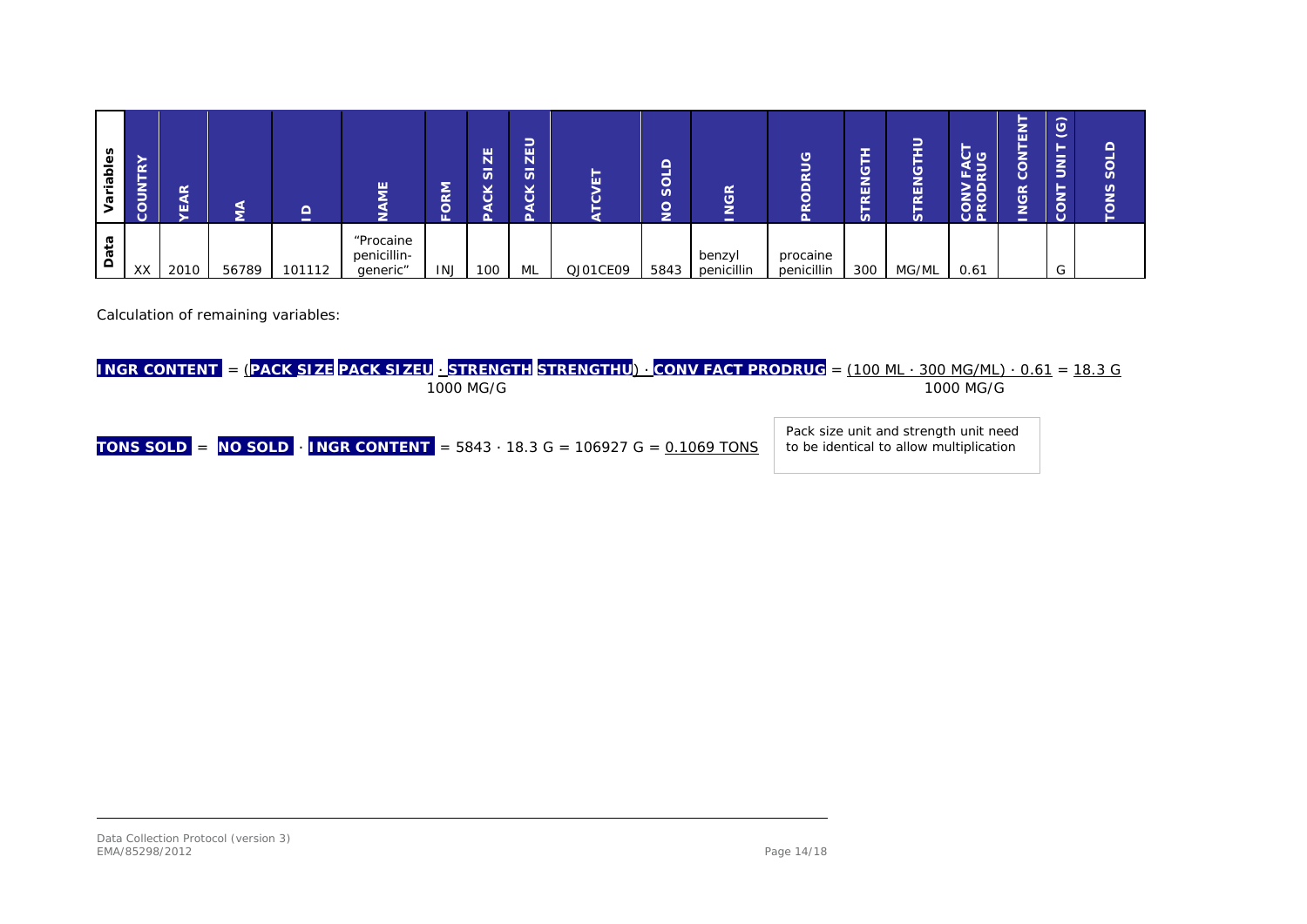How the data fields should look like after the calculations

| ≻<br>íκ<br>⊢<br><b>COUN</b> | $\frac{\alpha}{4}$<br>Ψ | इ     | $\mathbf{\underline{o}}$ | <b>NE</b><br>C)                      | <b>FORM</b> | ZE<br>-<br>S<br><b>PACK</b> | SIZEU<br><b>PACK</b> | -<br>ш   | $\Omega$<br>$\overline{\text{S}}$<br>$\frac{1}{2}$ | <b>INGR</b>          | <b>DRUG</b><br>PRC     | -<br>►<br><b>RENG</b><br>►<br><b>in</b> | ₽<br>÷<br>►<br><b>RENG</b><br>⊢<br><b>in</b> | <b>RUG</b><br>≍<br><b>PRODI</b><br>r<br>5<br>Ċ. | 훕<br><b>CON</b><br><b>INGR</b> | (ပ)<br>–<br>$\bar{\bar{\bar{z}}}$<br>-<br>$\bar{\tilde{\mathbf{z}}}$<br>5 | $\bar{v}$<br>$\frac{5}{2}$ |
|-----------------------------|-------------------------|-------|--------------------------|--------------------------------------|-------------|-----------------------------|----------------------|----------|----------------------------------------------------|----------------------|------------------------|-----------------------------------------|----------------------------------------------|-------------------------------------------------|--------------------------------|---------------------------------------------------------------------------|----------------------------|
| XX                          | 2010                    | 56789 | 101112                   | "Procaine<br>penicillin-<br>generic" | <b>INJ</b>  | 100                         | ML                   | QJ01CE09 | 5843                                               | benzyl<br>penicillin | procaine<br>penicillin | 300                                     | MG/ML                                        | 0.61                                            | 18.3                           | G                                                                         | 0.11                       |

### **Example 2**. **"Penethamate hydriodide - generic" (Penethamate hydriodide is a prodrug for benzylpenicillin)**

Variables that can be filled in the template without any calculations

| ables | 쥰<br>-<br>∍<br>⋍<br>$\overline{5}$<br>$\circ$ | $\alpha$<br>ш | ⋖     | $\Omega$<br>- | 핕                                        | ᅙ          | ZE<br>-<br>S | ∽<br>$\mathbb{H}$<br>-<br>n<br>$\checkmark$<br>∼<br>$\circ$ | _        | ≏<br>₹<br>უ<br>$\overline{Q}$ | GR<br>∍<br>-<br>-    | $\sqrt{2}$                | $\sum$<br>$\overline{\alpha}$<br>-<br>m. | Æ<br>ゞ<br>REN<br>n | ر ن<br>∶⊇<br>щ.<br>൧<br><b>CONV<br/>VAOD</b> | _<br>-<br>⋍<br>ш<br>-<br>$\epsilon$<br>$\mathbb{R}$<br>Ž<br>– | $\widehat{G}$<br>-<br>$\overline{\phantom{a}}$<br>-<br>E,<br>-<br>_<br>ξl<br>ں<br>ن | c<br>S.<br>ഴ്ച |
|-------|-----------------------------------------------|---------------|-------|---------------|------------------------------------------|------------|--------------|-------------------------------------------------------------|----------|-------------------------------|----------------------|---------------------------|------------------------------------------|--------------------|----------------------------------------------|---------------------------------------------------------------|-------------------------------------------------------------------------------------|----------------|
| ≏     | XX                                            | 2010          | 34567 | 141516        | "Penethamate<br>hydriodide -<br>generic" | <b>INJ</b> | 10           | PIECE                                                       | QJ01CE90 | 3112                          | benzyl<br>penicillin | penethamate<br>hydriodide |                                          | 5 G/PIECE          | 0.63                                         |                                                               | $\sim$<br>G                                                                         |                |

Calculation of remaining variables:

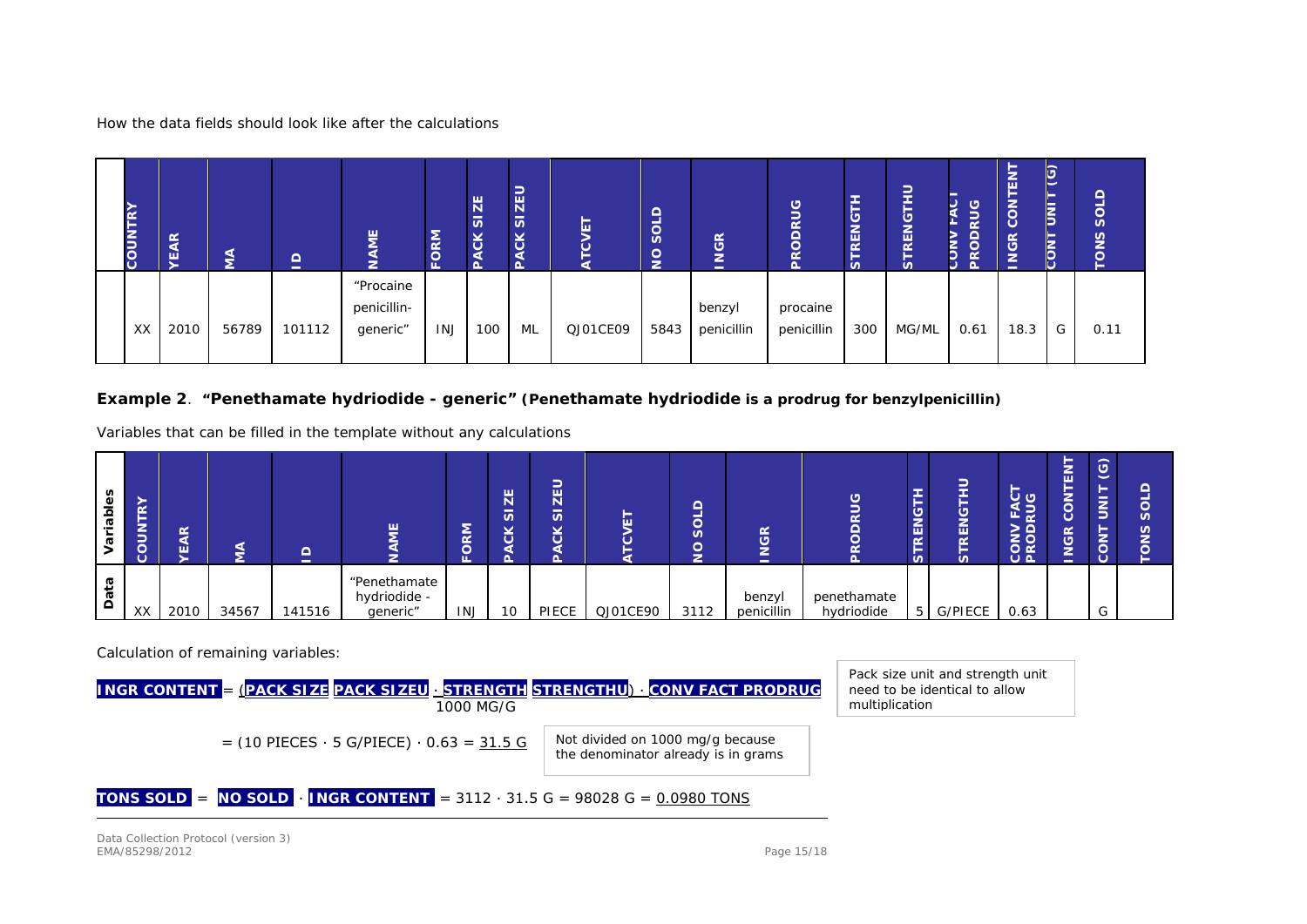How the data fields should look like after the calculations

| iables  | <b>Kd.</b><br>►<br>ξ<br>lg | $\alpha$<br>⋖<br>ш | ⋚     | $\Omega$<br>$\sim$ | ш                                                      | DRM<br>ш | ZE<br>-<br>S<br>is | ∍<br><b>ZEL</b><br>5<br>čK<br>Δ |          | $\Omega$<br>$\overline{\overline{S}}$<br>$\overline{9}$<br>- | <b>NGR</b><br>$\overline{\phantom{a}}$ | ODRUG<br>$\alpha$         | ⊢<br><b>RENG</b><br>⊢<br>in. | ∽<br><b>RENG</b><br><b>S</b> | –<br><b>25</b><br>$\overline{\phantom{a}}$<br>டங்<br><b>CONV</b><br>MOD | -<br>z<br>画<br>-<br>-<br>$\circ$<br><b>JGR</b><br>⋍<br>- | $\odot$<br>-<br>$\overline{z}$<br>CON' | n<br>n |
|---------|----------------------------|--------------------|-------|--------------------|--------------------------------------------------------|----------|--------------------|---------------------------------|----------|--------------------------------------------------------------|----------------------------------------|---------------------------|------------------------------|------------------------------|-------------------------------------------------------------------------|----------------------------------------------------------|----------------------------------------|--------|
| ra<br>å | XX                         | 2010               | 34567 | 141516             | ""Penethamate<br>hydriodide -<br>generic"-<br>generic" | INJ      | 10                 | PIECE                           | QJ01CE90 | 3112                                                         | benzyl<br>penicillin                   | penethamate<br>hydriodide | $5 \mid$                     | <b>G/PIECE</b>               | 0.63                                                                    | 31.5                                                     | G                                      | 0.09   |

### *3.2. Prodrug strength is given as IU/ML, IU/G or IU/PIECE*

### **Example. "Benzathine phenoxymethylpenicillin-generic" (benzathine phenoxymethylpenicillin is a prodrug for benzylpenicillin)**

Variables that can be filled in the template before any calculations

| -<br>ء   | œ<br>►<br>∍<br>e<br>≍ | $\alpha$<br>ш |       | ≏<br>- | ш                                                         | ᅙ          | ZE<br>$\overline{v}$ | ∍<br>-<br>$\overline{\mathbf{H}}$<br>$\overline{\mathfrak{G}}$<br>õ<br>$\Omega$ |          | ◚<br>н<br>≂<br><u>სე</u><br>◚<br>≚ | <b>NGR</b><br>$\overline{\phantom{a}}$ | ය                                          | $\alpha$<br>n | _<br>ш<br>$\alpha$ | -<br>щ.  | $\circ$ ၀<br>또군<br>><br><b>DS</b><br>$\circ$ $\circ$ | -<br>훕<br>$\overline{9}$<br>− | $\odot$<br>Ξ<br>e<br>-<br>-<br>ξl<br>ం |  |
|----------|-----------------------|---------------|-------|--------|-----------------------------------------------------------|------------|----------------------|---------------------------------------------------------------------------------|----------|------------------------------------|----------------------------------------|--------------------------------------------|---------------|--------------------|----------|------------------------------------------------------|-------------------------------|----------------------------------------|--|
| $\Omega$ | XX                    | 2010          | 21222 | 324252 | "Benzathine<br>phenoxymet-<br>hylpenicillin -<br>generic" | <b>INJ</b> | 100                  | ML                                                                              | QJ01CE10 | 7854                               | benzyl<br>penicillin                   | benzathine<br>phenoxymet-<br>hylpenicillin | 200000        | <b>IU/ML</b>       | 0.000599 |                                                      |                               | $\sim$<br>◡                            |  |

Note that when the strenght for a prodrug is given as IU it refers to the active ingredient therefore conversion factor prodrug should not be applied.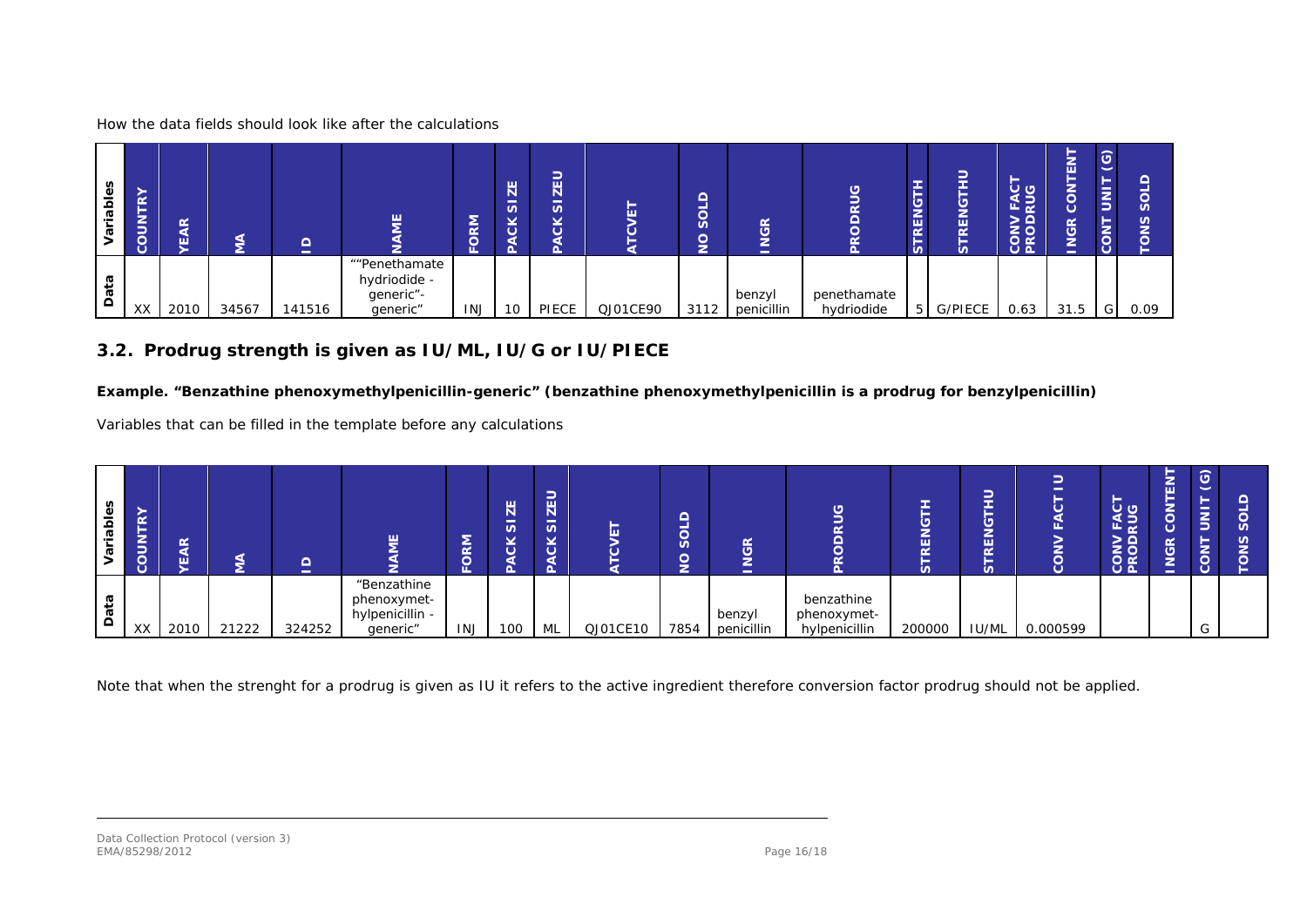Calculation of remaining variables:



How the data fields should look like after the calculations

| Φ<br>ᄒ<br>Ω.<br>ā | $\alpha$<br>-<br>⇁<br>_<br>-<br>ō<br>ပ | œ<br>ш |       | -<br>- |                                                           | $\overline{\sim}$ | $\overline{Z}$<br>$\overline{a}$<br>×<br>$\circ$<br>$\sqrt{2}$ | -<br>-<br>E <sub>E</sub><br>$\overline{v}$<br>$\checkmark$<br>$\tilde{\sigma}$ | -        | ⌒<br>—<br><b>S</b><br>- | <b>NGR</b><br>-      |                                            | -<br>ш<br>$\overline{\sim}$<br>ഗ | ш<br>$\overline{\sim}$<br>n. |          | 5 F.A<br>CONV<br>PROD | -<br>ш<br>-<br>œ<br>ত<br>- | $\odot$<br>-<br>$\overline{5}$<br>-<br><b>CON</b> | n     |
|-------------------|----------------------------------------|--------|-------|--------|-----------------------------------------------------------|-------------------|----------------------------------------------------------------|--------------------------------------------------------------------------------|----------|-------------------------|----------------------|--------------------------------------------|----------------------------------|------------------------------|----------|-----------------------|----------------------------|---------------------------------------------------|-------|
| ᢐ<br>$\vec{a}$    | XX                                     | 2010   | 21222 | 324252 | "Benzathine<br>phenoxymet-<br>hylpenicillin -<br>generic" | <b>INJ</b>        | 100                                                            | ML                                                                             | QJ01CE10 | 7854                    | benzyl<br>penicillin | benzathine<br>phenoxymet-<br>hylpenicillin | 200000                           | <b>IU/ML</b>                 | 0.000599 |                       | 11.98                      | G                                                 | 0.094 |